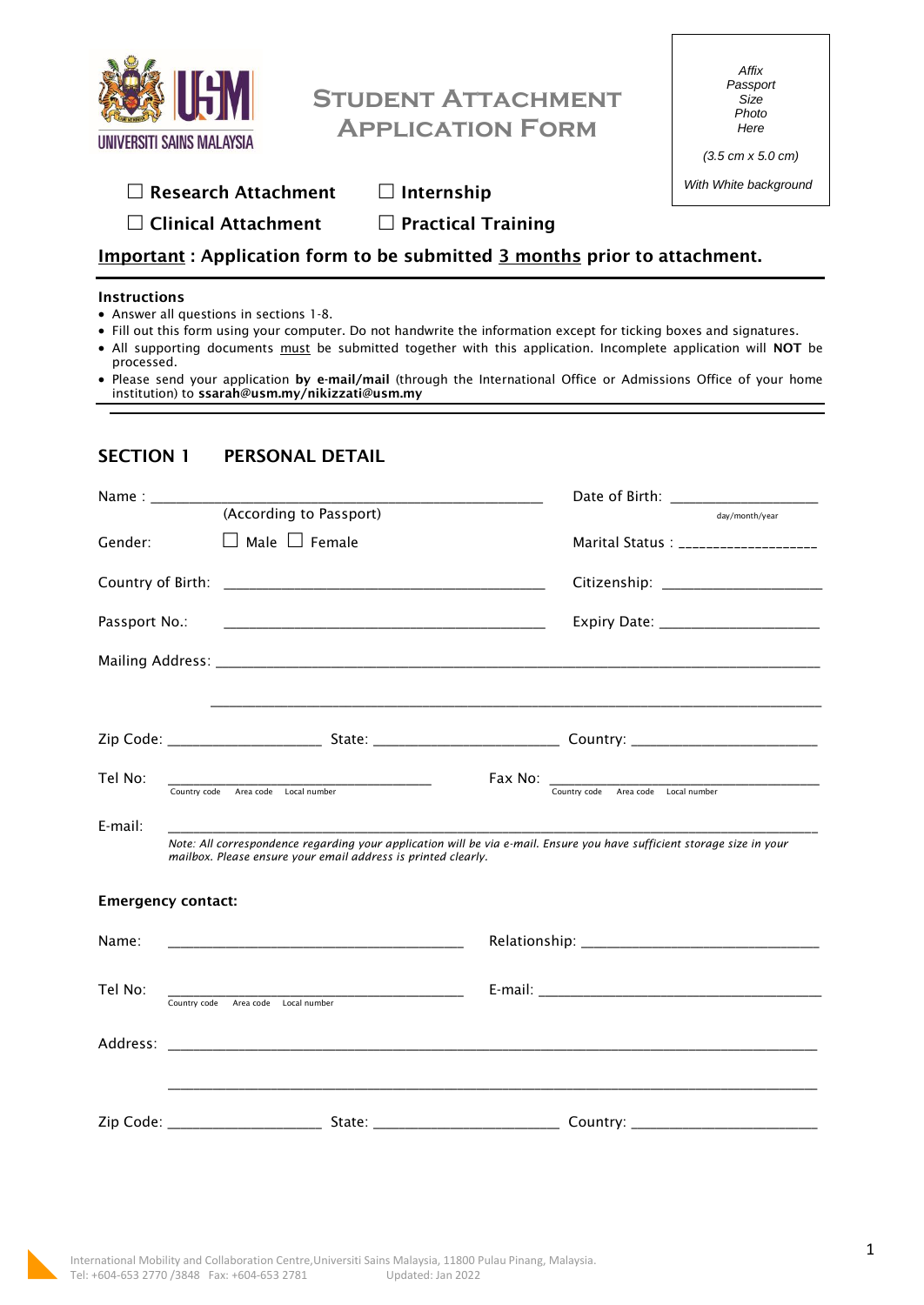# **SECTION 2 ACADEMIC RECORD**

|                                                            | Level of Study: $1 \square$ Undergraduate (Bachelor level)<br>$2 \Box$ Postgraduate (Master level) |                               |  |  |  |
|------------------------------------------------------------|----------------------------------------------------------------------------------------------------|-------------------------------|--|--|--|
|                                                            |                                                                                                    | $3 \Box$ Graduate (PhD level) |  |  |  |
| Year of Study: $\Box$ 1st $\Box$ 2nd $\Box$ 3rd $\Box$ 4th |                                                                                                    |                               |  |  |  |
|                                                            |                                                                                                    |                               |  |  |  |

Academic Transcript:

Please provide an up-to-date certified Academic Transcript showing all the subjects attempted, grades achieved (including failures) and an explanation of the grading system. Applicants who submit transcripts in a language other than English must provide an officially certified translation.

## **SECTION 3 PROPOSED ATTACHMENT PLAN**

| Field:                    | Location of Attachment: _____________________ |
|---------------------------|-----------------------------------------------|
| Duration:<br>months       |                                               |
| Begins:<br>day/month/year | Ends:<br>day/month/year                       |

Please attach a Recommendation Letter from your Research Supervisor or Academic Advisor of your home institution and any additional information which you consider relevant to your attachment in USM to support your application.

### **Supervisor Details:**

*Please provide details of the supervisor at your home institution.* 

*If you have already contacted a supervisor at USM, please provide the supervisor's details.*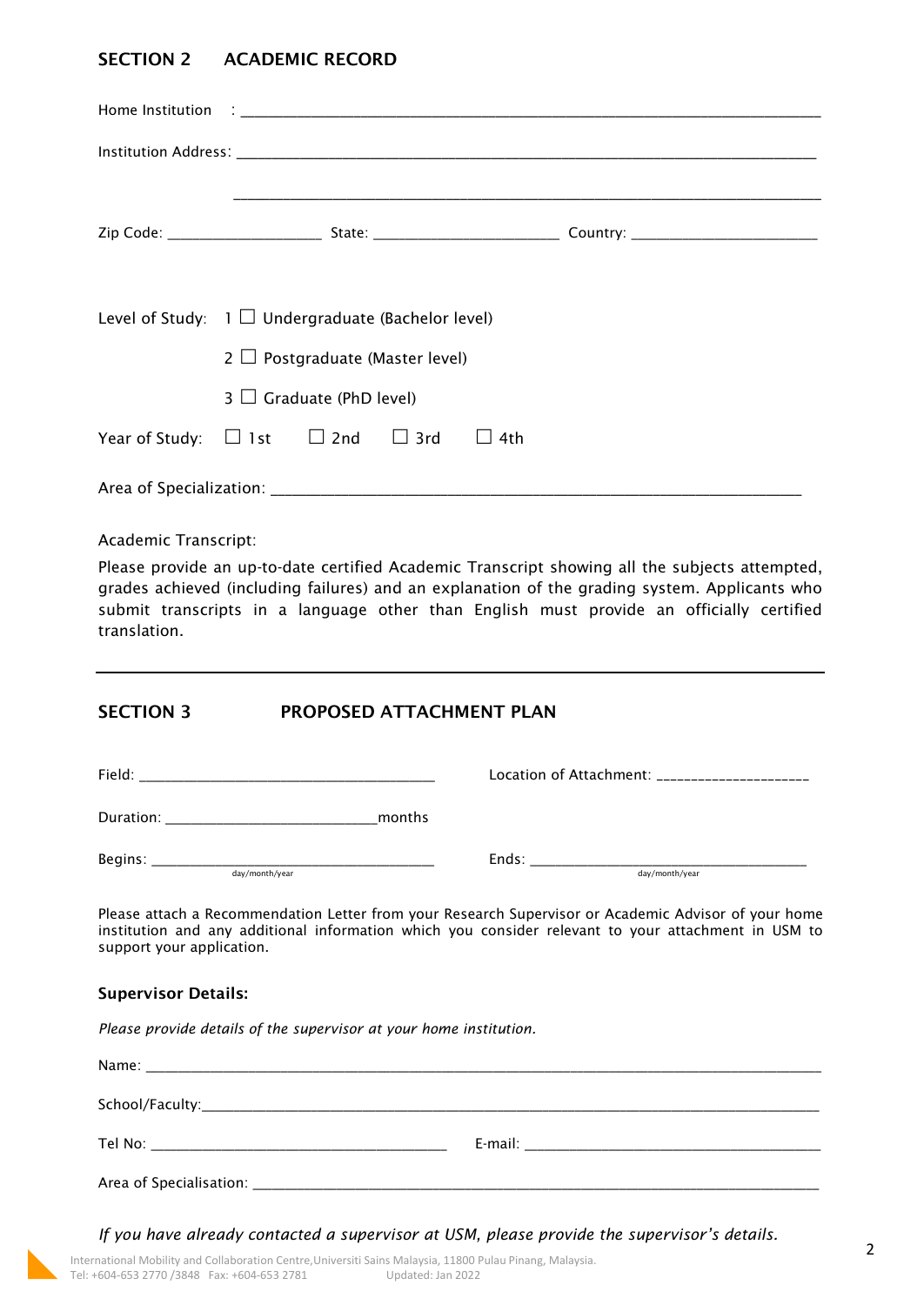Attach a Letter of Confirmation from the school of your attachment as a proof of acceptance for intended attachment period in USM.

### **SECTION 4 FEE PAYMENT**

Payment of fees can be made in Malaysia Ringgit (MYR) only. Students will be given the details of payment once the students flight is confirmed to Malaysia.

### **SECTION 5 ACCOMMODATION**

#### **Do you require on-campus housing request :**

 $1 \square Y$ es  $2 \square N$ o

(Twin sharing room with a common bathroom. There is no fixed meal plan but cafeterias are available in each hostel)

### **SECTION 6 QUESTIONNAIRES**

Why did you choose to do your attachment at USM? (Tick  $\checkmark$  any 3)

- □ Academic reputation
- $\Box$  Academic disciplines offered
- $\Box$  Recommendation from USM agent or representative
- $\Box$  Recommendation by study abroad advisor / staff at your home institution

\_\_\_\_\_\_\_\_\_\_\_\_\_\_\_\_\_\_\_\_\_\_\_\_\_\_\_\_\_\_\_\_\_\_\_\_\_\_\_\_\_\_\_\_\_\_\_\_\_\_\_\_\_\_\_\_\_\_\_\_\_\_\_\_\_\_\_\_\_\_\_\_\_\_\_\_\_\_\_\_\_\_

- $\Box$  Recommendation by other students / friends
- □ Location of USM
- $\Box$  Others (please specify)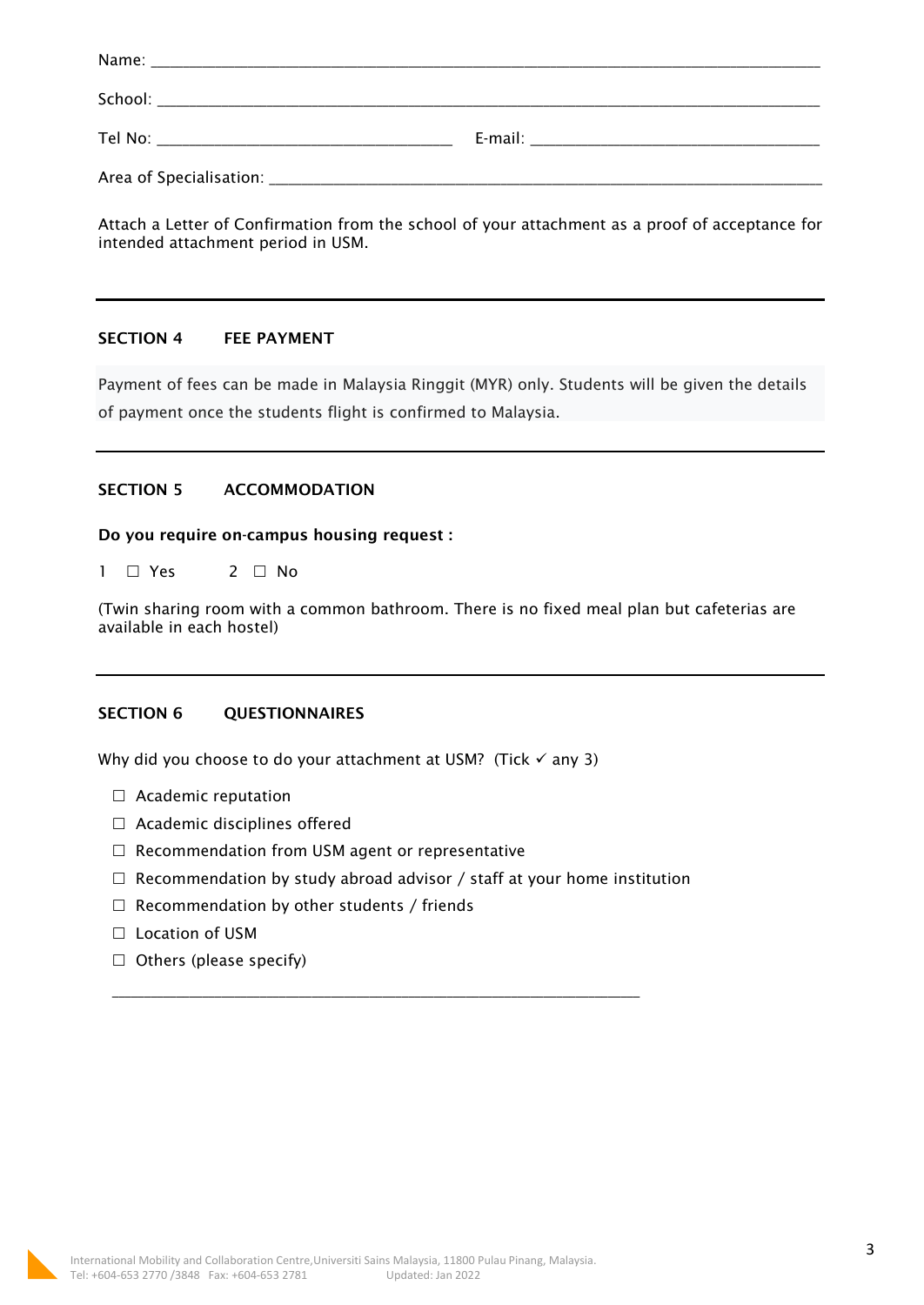# **SECTION 7 CHECKLISTS**

I hereby submit this application for the Student Attachment program and have attached all the following compulsory documents in support of the information provided:

|  | A letter from the student's current overseas university to prove that the applicant is<br>enrolled as a full-time student                                                                                                                                                         |
|--|-----------------------------------------------------------------------------------------------------------------------------------------------------------------------------------------------------------------------------------------------------------------------------------|
|  | A copy of the student's university card                                                                                                                                                                                                                                           |
|  | A recommendation Letter from home institution's Research Supervisor or Academic<br>Advisor to support your application.                                                                                                                                                           |
|  | Supporting or Acceptance Letter from the USM School/Centre where you will be doing<br>your attachment.                                                                                                                                                                            |
|  | Curriculum vitae                                                                                                                                                                                                                                                                  |
|  | A Research Proposal defining the field and rationale for the proposed research as well as<br>a detailed methodology for conducting the research.                                                                                                                                  |
|  | A clear copy of the Details Page of your passport                                                                                                                                                                                                                                 |
|  | A copy of your photo (White background and 4.5 cm high x 3.5 cm wide)                                                                                                                                                                                                             |
|  | The nearest Malaysian Embassy to apply Single Entry Visa (SEV) is at                                                                                                                                                                                                              |
|  | ____________________________<br>*Applicant is not allowed to enter Malaysia without getting a Visa approval letter (VAL) to obtain the Single Entry Visa (SEV).<br>Except some Commonwealth countries. Please refer the seven steps to get students pass for details information. |
|  |                                                                                                                                                                                                                                                                                   |

Note: Please e-mail all the above documents to us together with this form.

## **SECTION 8 DECLARATION**

I declare that all the information provided in this application form is true and complete in every detail.

\_\_\_\_\_\_\_\_\_\_\_\_\_\_\_\_\_\_\_\_\_\_\_\_\_\_\_\_\_\_\_\_\_\_\_\_\_\_\_\_\_\_\_\_\_\_\_\_\_\_\_\_\_\_\_\_\_\_\_\_\_\_\_\_\_\_\_\_\_\_\_\_\_\_\_\_\_\_\_\_\_\_\_\_\_\_\_\_\_\_\_\_\_

I acknowledge that Universiti Sains Malaysia reserves the right to vary or reverse any decision regarding admission or enrolment made on the basis of incorrect or incomplete information.

I am aware of the conditions relating to my application and admission, and agree to pay all fees for which I am liable.

Signature: \_\_\_\_\_\_\_\_\_\_\_\_\_\_\_\_\_\_\_\_\_\_\_\_\_\_\_\_\_\_\_\_\_\_\_\_\_\_\_\_\_\_\_\_\_\_\_\_ Date: \_\_\_\_\_\_\_\_\_\_\_\_\_\_\_\_\_\_\_\_\_\_\_\_\_\_\_\_\_\_\_\_\_\_\_

day/month/year